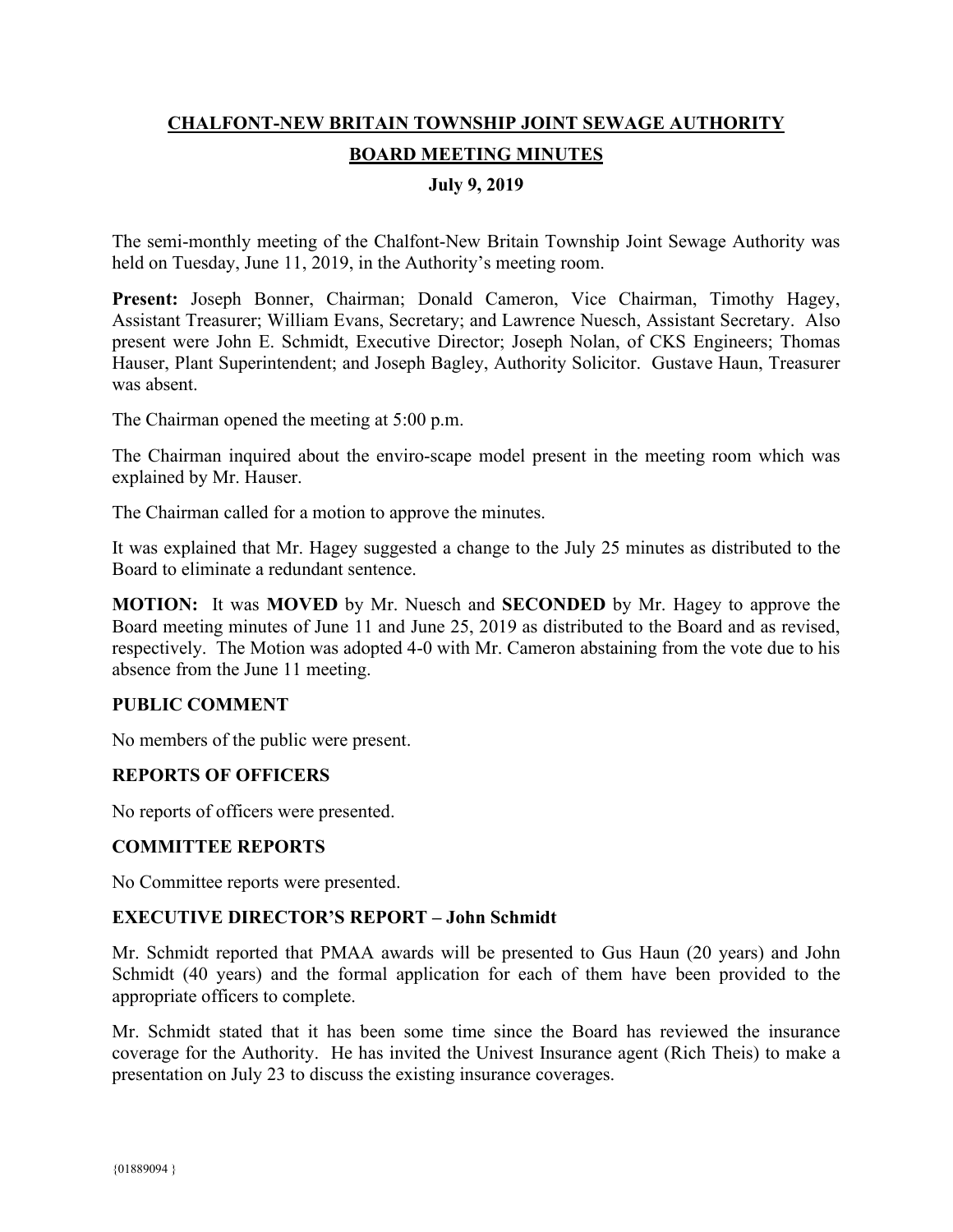## **ENGINEER'S REPORT – Joseph Nolan, P.E.**

Mr. Nolan reported that the Phase III project is complete. The contractor is visiting the Authority to take care of a few items but the project is still under a one-year maintenance bond.

Mr. Nolan further reported that the Pump Station No. 4 project is progressing. An access agreement has been prepared by the Solicitor and provided to the County and the Township for their approval. The access agreement will allow CKS Engineers to visit the site and prepare a survey. The agreement has to be approved by the County and the Township. The Township has forwarded AutoCAD files to CKS Engineers which will likely prove helpful.

Mr. Nolan reported on the dryer study. He expressed that he plans to present the Board with a report prior to the next meeting. The dryer study will be on the agenda for the next meeting and will be discussed at that time.

Mr. Nolan reported that Requisition No. 242 includes a final payment for the Paving Contractor of \$207,891.59. He stated that the paving is complete and the plant looks in good shape. The Paving Contractor took care of some fill-in areas and they did a "good job".

Mr. Nolan reviewed Requisition No. 199 for \$0.

Mr. Nolan next presented Requisition No. 242 for Capital Improvements in the amount of \$208,419.59 and he recommended approval.

**MOTION:** It was **MOVED** by Mr. Cameron and **SECONDED** by Mr. Hagey to approve Requisition No. 242 in the amount of \$208,419.59. The Motion was unanimously adopted.

# **TREASURER'S REPORT – Timothy Hagey**

Mr. Hagey, in Mr. Haun's absence, presented the General Operating Expenses for the month of \$168,685.07 and with no additional Capital Expenditures the total Operating Expenses were \$168,685.07. Mr. Hagey also referred to the previously-approved Capital Improvements and payments in regards to the Loan of \$73,304.25 making the total expenditures for the month \$450,408.91 and he recommended approval to pay the bills.

**MOTION:** It was **MOVED** by Mr. Hagey and **SECONDED** by Mr. Evans to pay the total expenditures for the month of June. The Motion was unanimously adopted.

The Escrow Disbursements presented were solely for the Authority and based on a prior, adopted motion it is unnecessary to vote upon them (i.e., there is no disbursement of funds to a non-Authority entity).

# **SOLICITOR'S REPORT – Joseph M. Bagley, Esquire**

Mr. Bagley presented and recommended approval of a Release and Indemnity Agreement for the County of Bucks and New Britain Township in order for a CKS survey crew to enter the Countyowned property to prepared plans for Pump Station No. 4 and the associated sewer line and appurtenances.

**MOTION:** It was **MOVED** by Mr. Evans and **SECONDED** by Mr. Nuesch to approve the Release and Indemnity Agreement with the County of Bucks and New Britain Township. The Motion was unanimously adopted.